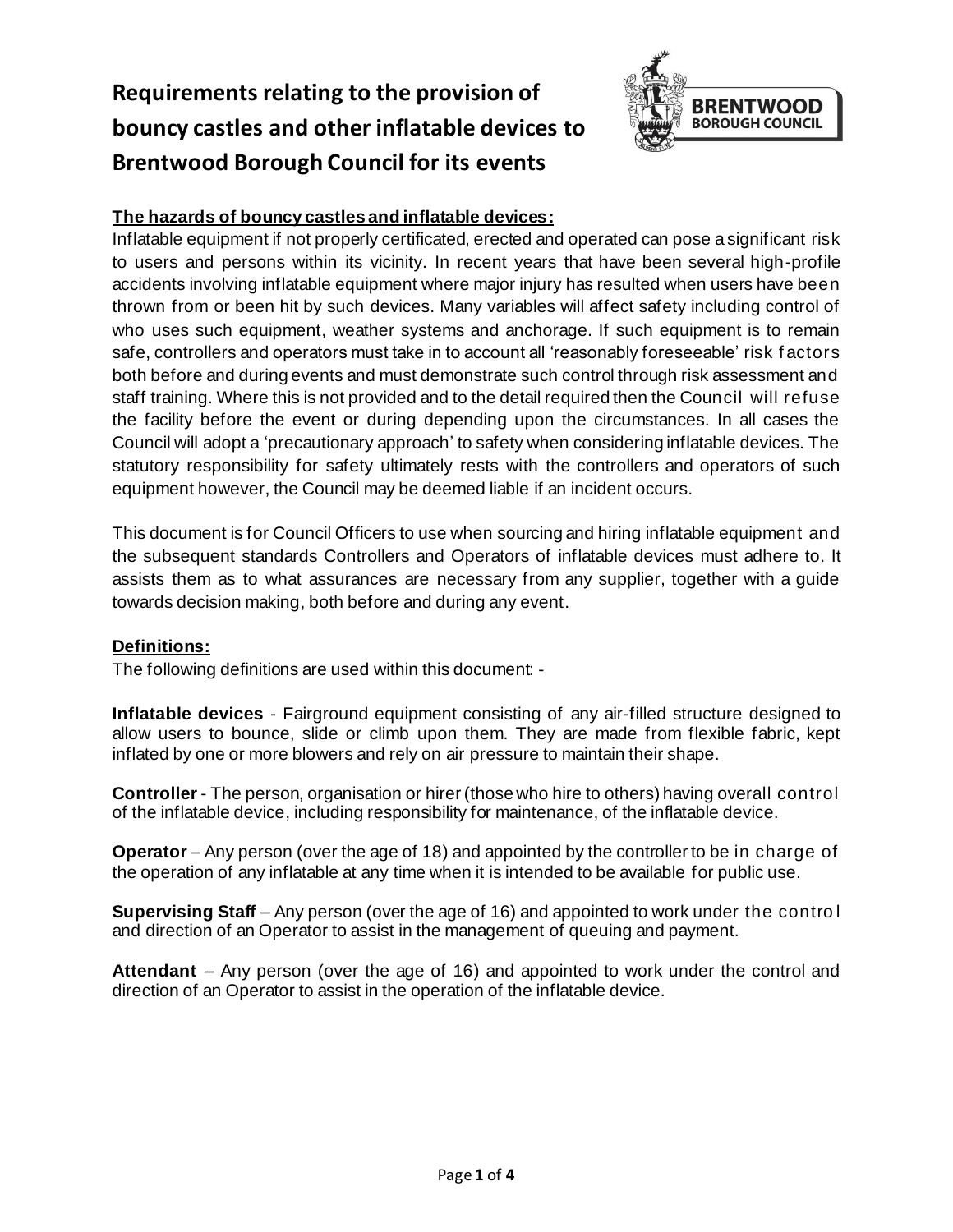# **Applicable Standards:**

The Council expects that all Controllers of bouncy castle/ inflatables will adhere totally to standard EIS7 produced by HSE (Health and Safety Executive) and PIPA as a minimum. This standard can be found at<http://www.pipa.org.uk/publicBestPractice.pdf>.

# **The following are required to be provided by Controllers of bouncy castles/inflatables to the Council prior to any hire**

## **The Council requires that the following information shall in all cases be provided and submitted by Controllers of such equipment prior any event. Copies of this information shall also be available for inspection at each event.**

- 1. A RISK ASSESSMENT (refer to <http://www.hse.gov.uk/risk/controlling-risks.htm>) for all inflatable devices being used at the event. The risk assessment shall indicate the controls put in place to prevent all of the following hazards: -
	- Poor structural build of the inflatable device. (It should be built to the current British Standard BS EN 14960 and labelled so on device).
	- instability and blowing away of inflatable structures in windy conditions
	- failure of ground fixings used to hold inflatable devices down
	- situations caused by loss of pressure as a result of :-
		- $\circ$  failure of the fabric zips and seams;
		- o failure or loss of power to the blower;
		- o disconnection of the blower; or
		- o litter blocking the air intake and/or vents
	- falls from the structure by the public or staff
	- windows tearing or detaching
	- tripping (particularly over anchorages)
	- injury to users caused by boisterous behaviour, overcrowding or not separating larger users from smaller ones by adequate supervision.
	- access to dangerous (parts of) machinery (e.g. inadequately protected, or unguarded, blower units); Minimum length of tube is 1.4 metres to connect to bag/inflatable device.
	- electrical hazards (e.g. shock or burns)
	- inadequate means of escape in case of fire
	- lifting injuries caused by manual handling injury to users caused by wearing inappropriate clothes and shoes
	- suffocation and entrapment of users
	- the effects of inclement weather making the unit slippery
	- bacterial contamination of the inflatable due to damp storage prior to use
- 2. A CURRENT VALID 'RPII' ANNUAL SAFETY INSPECTION CERTIFICATE for each inflatable (i.e. ADIPS or PIPA). The serial numbers on the certificates MUST match the serial numbers on the inflatable devices being used.
- 3. A copy of the MANUFACTURER'S INSTRUCTIONS, including information on the anchorage method to be adopted and management; (including maximum individual weight loads per person, management of age groups, and methods of monitoring wind conditions throughout the event).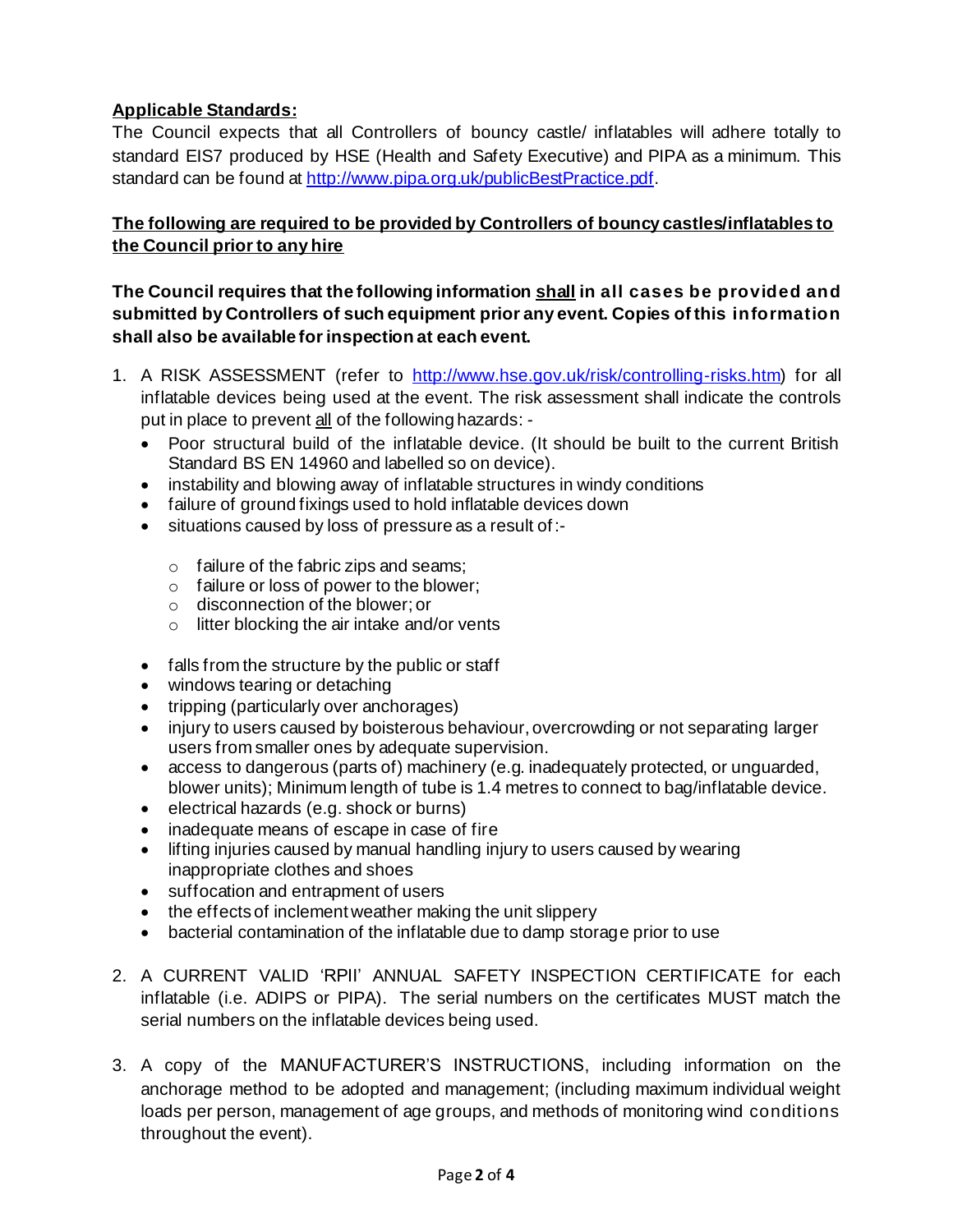- 4. PAT TESTING CERTIFICATION for all 240 volt power supply attached to or serving inflatable equipment.
- 5. TRAINING RECORDS for all staff relative to their roles as 'Controller', 'Operator', 'Supervising Staff', and 'Attendants'.
- 6. Evidence of a minimum of £5million PUBLIC LIABILITY INSURANCE (Policy Document covering the date of the event for which application is made).
- 7. A 'METHOD STATEMENT' that includes information on the following headings:-
	- Access to the site (i.e. management of vehicle movements)
	- Site induction of Operators, Supervising Staff and Attendants
	- Unloading of equipment and inflatable devices
	- Installation step by step methods (including set up of queuing systems)
	- The means of securing the inflatable to the ground including the lengths and type of stake to be used, their bury angles and stated strength of guide ropes. The Minimum Standard to be applied requires all anchor points to be used. i.e. 'minimum' of 6 anchor points for small inflatable devices, larger devices requires additional anchor points (refer to manufacturer's instruction manual). Anchor points on inflatables should have a welded metal 'O' or 'D' ring fitted to the end of the inflatable. Metal ground stakes of at least 380mm in length and 16mm in diameter with a rounded top must be used and no less; or an alternative means of anchorage is anchor points attached to water or sand barrels equivalent to 163 kilograms or 25 stone in weight.
	- Manual handling assessment for unloading/loading inflatables and, for water or sand barrels.
	- Monitoring of environmental conditions affecting (equipment, ground and weather), including maximum wind speeds which must not exceed Beaufort scale 5, a fresh breeze, of 19 to 24 mph. At this wind speed cease operation of the inflatable device; and don't erect the inflatable device.
	- Management of participants on inflatable devices (ages and numbers)
	- Dismantling/deflation of any inflatable device in the event of an emergency,
	- Fuel storage and refueling method (if applicable)
	- Waste management
- 8. Information on expected weather conditions relative to the time, date and agreed location of the intended inflatable device must be provided to the Authority **no more than two days prior** to any event. This information must include likely wind speeds and their expected direction.

All paperwork concerning items 1-7 above must be provided to the Council at least one month before the event as well as being available during the event.